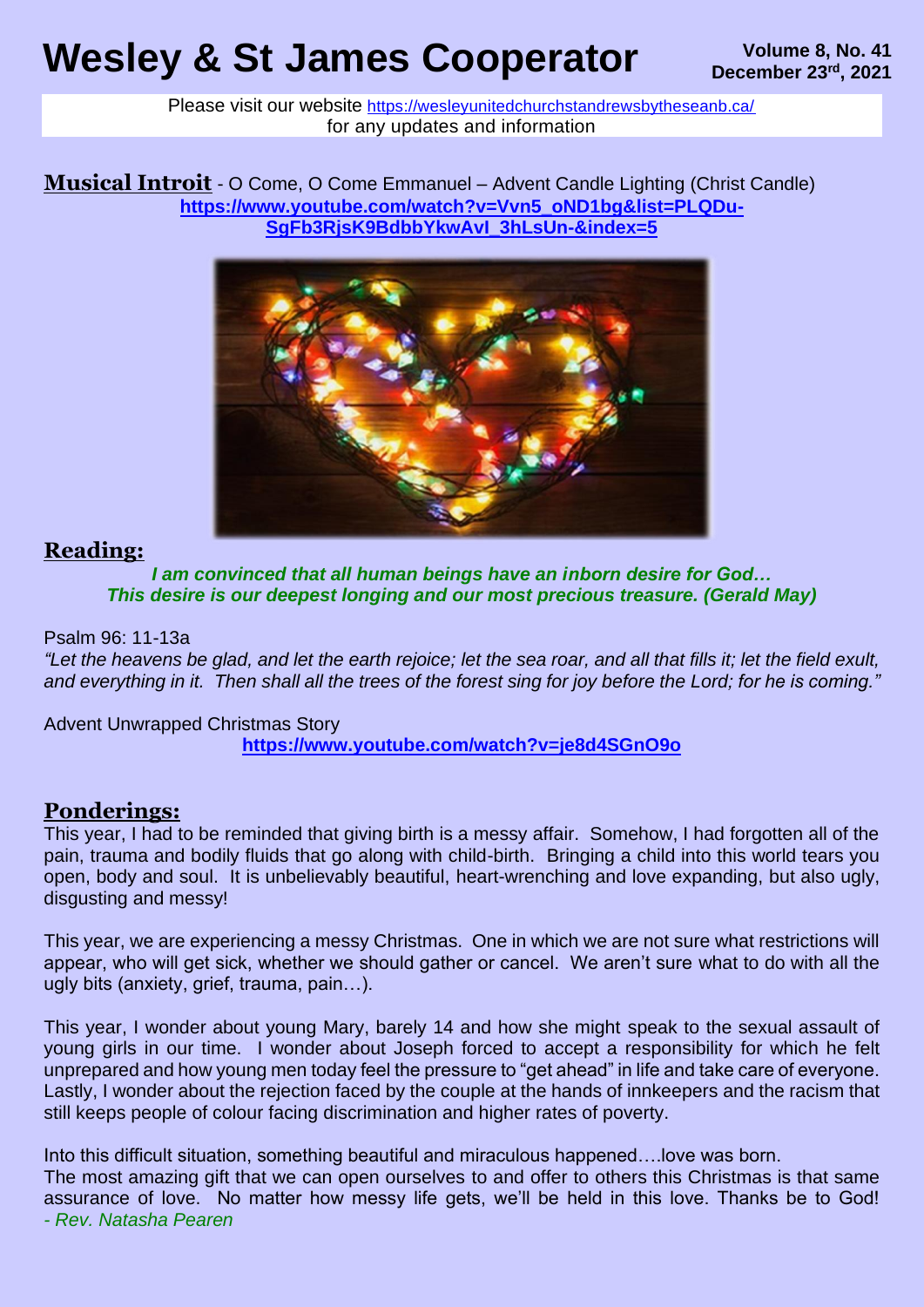#### **Christmas Prayer** - Madeleine L'Engle

"This is no time for a child to be born, With the earth betrayed by war & hate And a comet slashing the sky to warn That time runs out and the sun burns late.

That was no time for a child to be born, In a land in the crushing grip of Rome, Honor & truth were trampled by scorn— Yet there did the Saviour make his home.

When is the time for love to be born? The inn is full on the planet earth, And by a comet the sky is torn— Yet Love still takes the risk of birth."

**Reflective Music** Away in a Manger (Celtic Women) **<https://www.youtube.com/watch?v=bGjmaDRZSMs>**

# **Events and Announcements**

### **Wesley Announcements**

#### **Christmas Eve Service CANCELED**

#### **Annual Reports Reminder**

2021 Annual Reports are due January 13th. Wesley United Annual Meeting scheduled for Sunday, January 30, 2022

#### **2022 New Year Book Study** The Gifts of Imperfection

Starting Tuesday 11<sup>th</sup> January until Tuesday 15<sup>th</sup> February at 10:30am (6 Weeks beginning January at Wesley's Upper Hall) Please call or e-mail to register. Max. # of participants 15.

## **St. James Announcements**

**Christmas Eve at Scotch Ridge– Fri. Dec. 24<sup>th</sup> at 7:00pm** Traditional family service with candle-lighting and carol singing.

#### **General Announcements**

**No Services –** Sunday December 26<sup>th</sup>

**January 2nd Worship** – We will be operating at 50% capacity with no singing as per NB Level 2 Restrictions that come into effect on Dec. 27<sup>th</sup>.

**Holidays -** Our minister Natasha Pearen is off December 25<sup>th</sup> to January 1<sup>st</sup>. Bob Johnson will be available for pastoral emergencies. **Tel: 465 9040**

**Please check our calendar on our website for any upcoming events or changes to events <https://wesleyunitedchurchstandrewsbytheseanb.ca/events/>**

**Dedications are most welcome remembering, honouring, celebrating a special person, event or season! Please email [wesleyunitedstandrews@gmail.com](mailto:wesleyunitedstandrews@gmail.com) with your request. Thanks!** Photos or any other requests to go with dedications – favourite flower or season etc…….